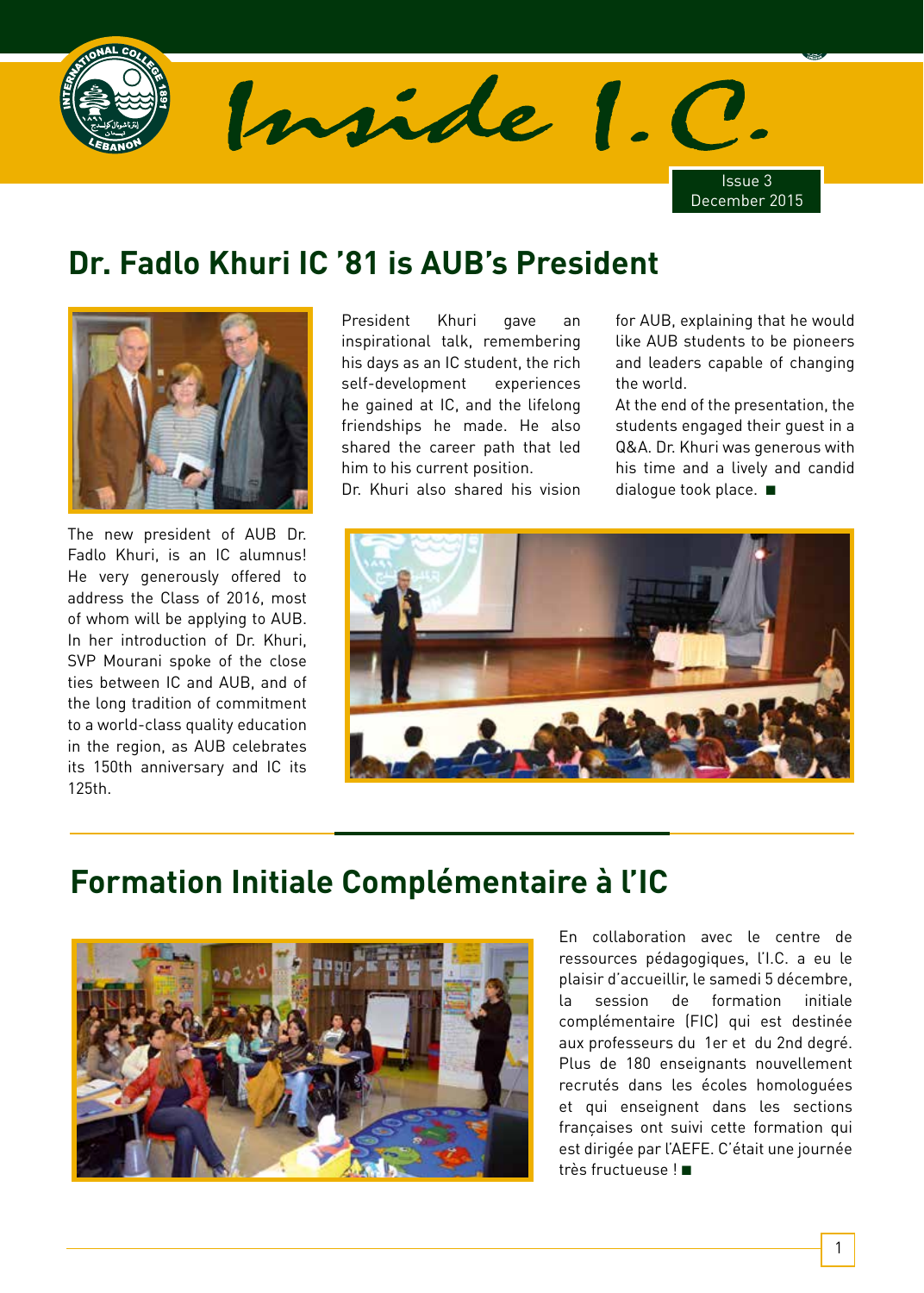

# **Il était une fois le Liban…**

Il est bon à l'aube de ce troisième millénaire de jeter un coup d'œil vers le passé…pour redécouvrir des instants colorés de ce petit pays si riche en évènements insolites afin que notre mémoire préserve dans sa fraîcheur un autre aspect de ce que nous vivons au quotidien. Pour faire le lien avec notre propre histoire et commémorer le 72 ème anniversaire de l'Indépendance, les élèves des classes de CM2/GrV ont visité le Musée de l'Héritage Libanais, à Ain Najem, afin de mieux comprendre l'évolution de l'histoire du Liban à travers les siècles et pour survoler les différentes civilisations qui ont marqué par leur passage notre culture.



À la suite de cette visite, les élèves ont donné leurs impressions. En voilà quelques-unes:

- L'Histoire du Liban est fantastique !
- Je suis émerveillé par l'époque Romaine et l'héritage qu'elle a laissé.
- J'ai vraiment aimé l'ancienne dactylo.
- Que de belles choses ont été faites à la main sans se servir de machine!!! ■

#### **Pick and Run**



The Ain Aar upper school librarians organized a Pick and Run activity for students. A wide variety of books was displayed on tables in the hallway for students to to pick and run! Included were 111 fiction books for Upper Elementary, 89 fiction books for Middle school and 2 nonfiction books.

At 3:00 p.m. only two books were left: A great way for the children to have something "for free" to read, and for the library, a chance for renewal...■

#### **Le plaisir de lire**

Comme tous les ans, une exposition de livres français et anglais est organisée à l'école élémentaire. Plusieurs librairies viennent présenter leurs livres. Les maîtresses, accompagnées

de mamans, aident les enfants à trouver des livres qu'ils vont avoir envie de lire ou de regarder.■



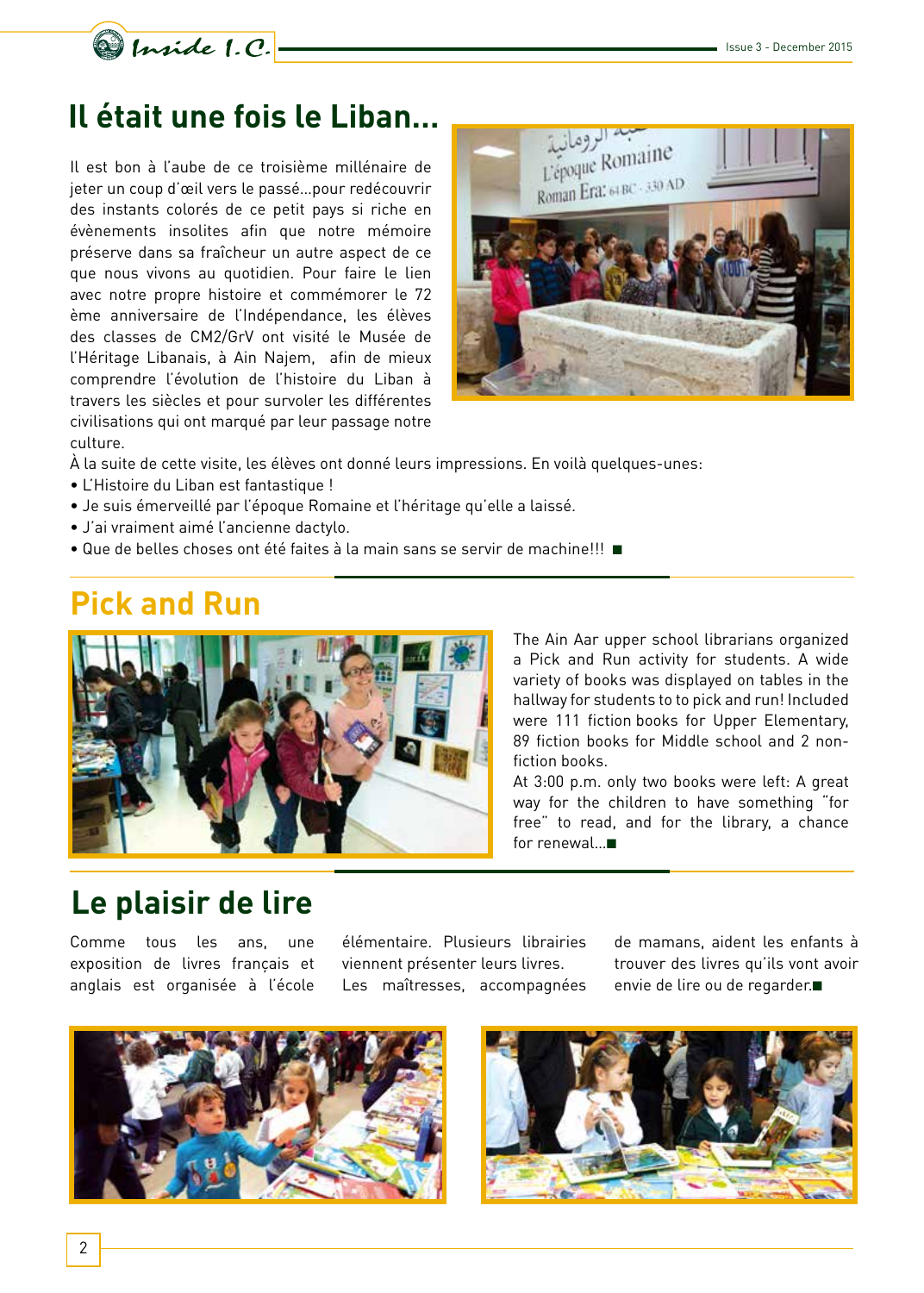

#### **L'école a un rôle éducatif à tous les niveaux**

Comme tous les ans, l'école a organisé une vente de gâteaux pour aider les plus défavorisés. Cette année, les enfants les ont fait eux-mêmes en classe. Préparer des gâteaux pour pouvoir les vendre et les partager avec des amis pour une bonne cause, donne plus de valeur à ce geste, devenu maintenant une habitude de générosité.■





#### Le mois de décembre **sent bon Noël**



Les petits de la maternelle aiment décorer eux-mêmes leur sapin.

Il serait tellement facile de prendre dans la boîte tous ces trésors de Noël, pour faire une décoration parfaite.

Mais non toute l'école a eu envie de faire elle-même les décorations.

A travers les jeux et tout au long de l'année, les enfants ont l'habitude de créer, de chercher et de fabriquer des objets, de montrer des idées, si bien qu'il était tout à fait naturel qu'ils pensent à fabriquer eux-mêmes leur sapin et les décorations, et avec quelle concentration !■

#### **Growing green citizens**

Arbor Day at preschool (RB) was a great occasion to back up IC green day. During the week proceeding December 6 students were engaged in various artistic activities mixing fun and learning to aim to encourage our young preschoolers to preserve the environment and to keep our planet green. Nursery students designed their own trees using play dough, sticks, bottle caps… Some preferred drawing, while others enjoyed making a tree out of "collage". Many chose to paint trees of various colors and sizes inspired by paintings viewed on the net.

During class discussions, many questions were thrown at the students, triggering their thinking pushing them to come up with their own answers about benefits of trees. The funniest statement was "we need trees to decorate for XMAS! " By the end of the week students realized that we also need trees to



play and climb, we need trees to eat fruits, we need trees to help us breathe clean air, and birds need trees to make their home…

To encourage our young learners to take care of trees, the school gifted every student a "baby tree" to take home, plant and care for.■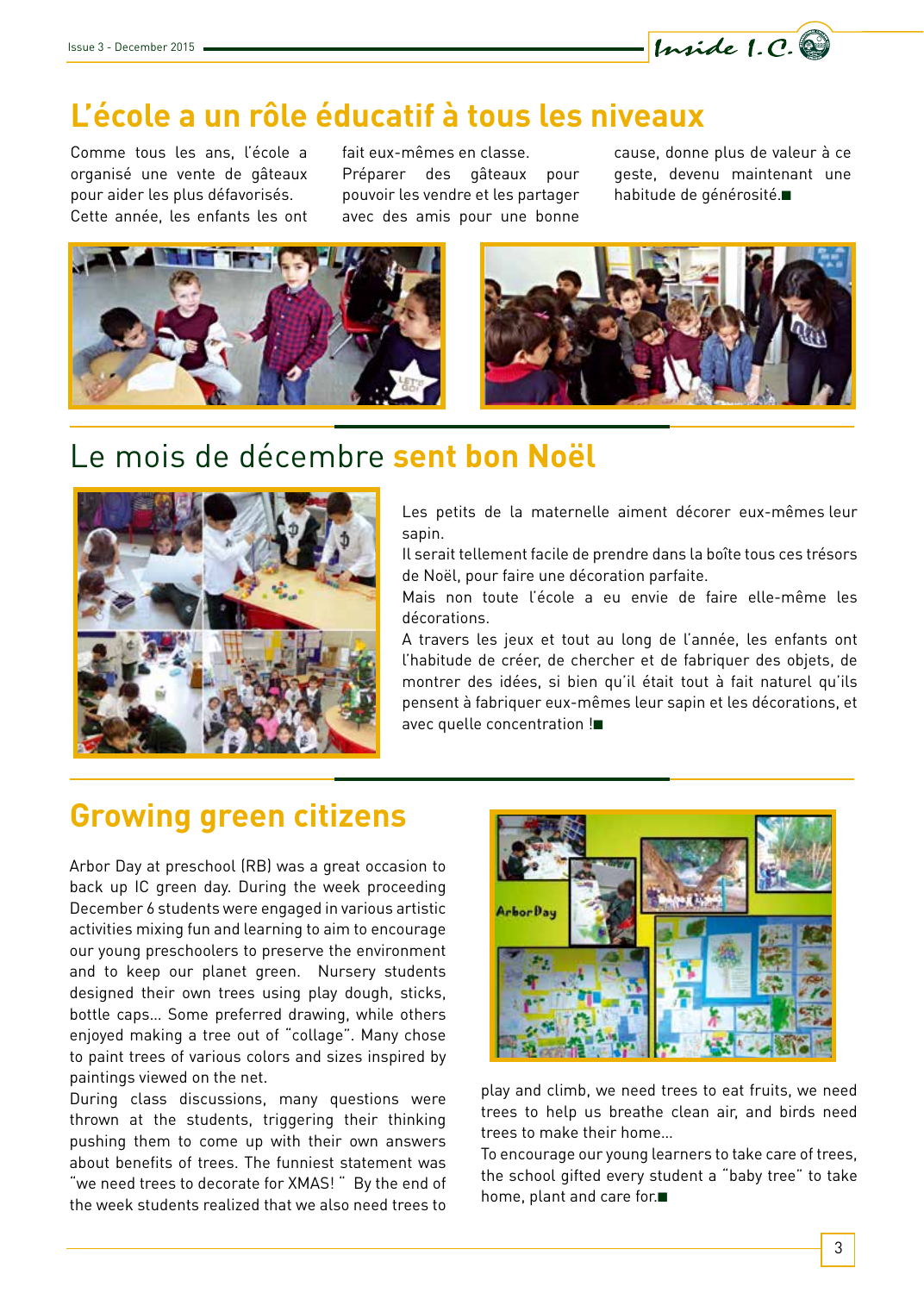

#### **IC aces BDL Accelerate Hackathon!**

When asked to participate in the mechatronics Hackathon competition organized by "Banque Du Liban" at the Forum de Beirut, Lebanese program, première B students: Jad Hajj, Rawad Fares and Mounzer Tabbarah didn't hesitate and, against all odds, decided to enter the competition. Of course they were dreaming of winning, but most of all they wanted to be challenged and experience an unprecedented event conducted for the first time in Lebanon. During two days these young men worked hard, in different teams, to create a wearable mechatronic device… and they did it! After presenting their products to a specialized and exacting jury, the dream came true: Our students won BOTH the second AND third Prize!■





#### **IC WINNERS @ BDL ACCELERATE Entrepreneurship event**



IC is developing 21st century skills with a focus on entrepreneurship. Over 100 IC students from the Secondary School attended the BDL Accelerate Conference at the Forum de Beyrouth, during which they attended workshops and presentations and

participated actively: Stefano Fallaha had his own booth to promote his app, Fallound, and IC won two of the top three prizes in the Hackathon competition !■



# E-portfolios to tell our **learning story!**



Going green and using technology have always been major goals for grade 3 at Ain Aar. To move one further in that direction, the class decided to use a digital portfolio platform: "Seesaw." This app and web platform has made the transition from traditional binders to electronic portfolios ever so easy. Almost daily and always coached and guided by their teacher Mr. Youssef Sayah, you can see the students busy on their iPads to record their learning story on this electronic journal. They write, draw, reflect, record, and upload their entries critically and enthusiastically. Moving into e-portfolios on iPads has been pioneered and made easy using this helpful tool. ■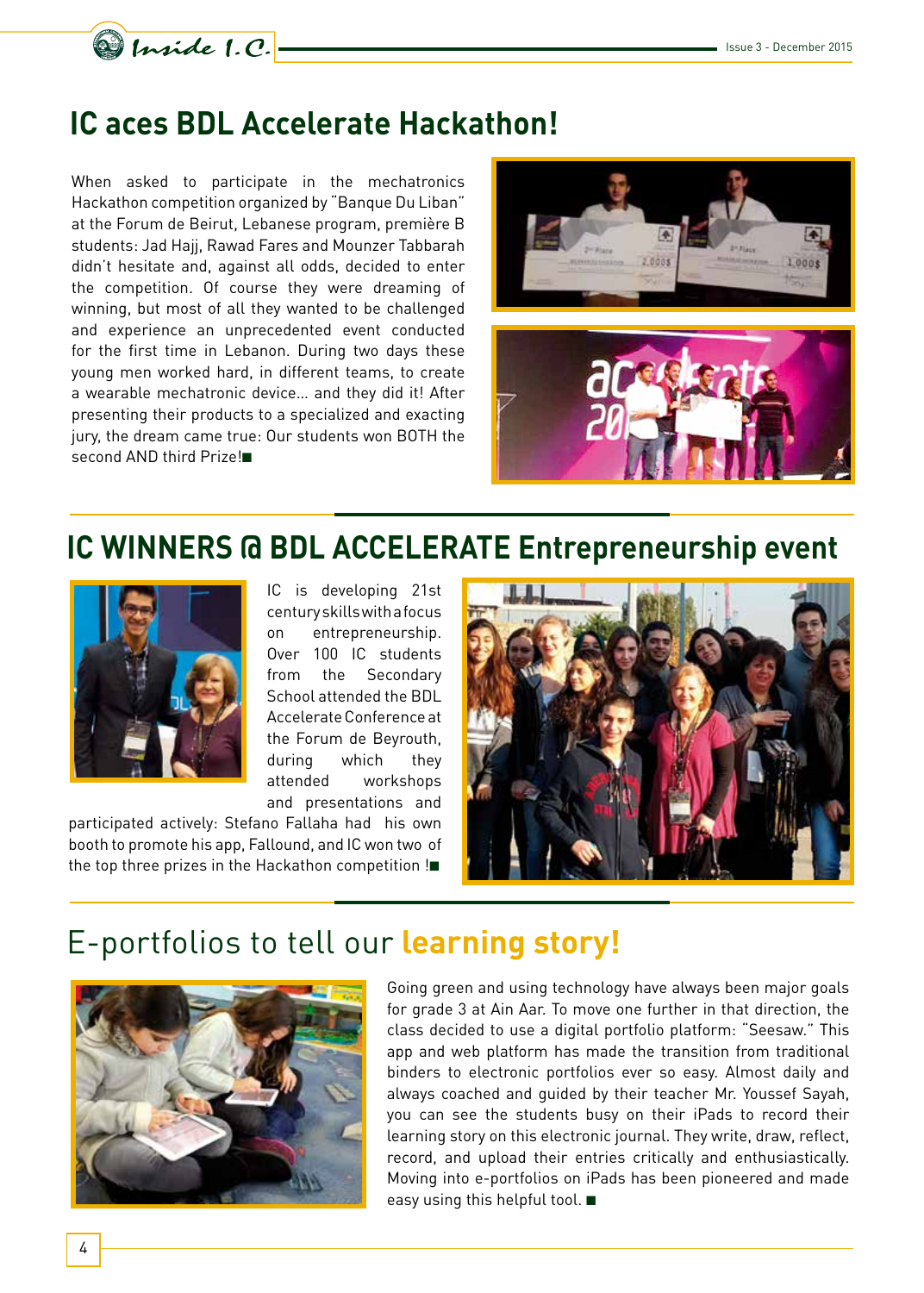# Une recette… **pour la gentillesse!!**

Le 3 décembre était un jour spécial à Ain Aar. Dans la tradition et la joie, élèves et profs ont célébré la fête de la Sainte Barbe! Durant la même semaine, la gentillesse était le thème commun et battait son plein à travers l'école, les classes et les cours !

Chef Nivine, prof de sport, a essayé de créer avec ses élèves de CPA la recette de la gentillesse... Voyons, pour réaliser ce très bon plat, il vous faut:

-Un « Bonjour » -Deux « ça va ? Je peux t'aider ? » -Deux bisous -Deux câlins

Mélangez bien et ajoutez un sourire et quelques actions positives ! Produit final= UN AMI■



Inside 1.C.

# **L'union fait la force !!!**



Les CP.B (AA) adorent travailler en groupes. La coopération est la capacité de collaborer à une action commune ainsi que les liens qui se tissent pour la réaliser.

Afin de comprendre et d'approfondir le concept de la coopération, les élèves participent à une activité collective : chaque élève doit envoyer à son camarade la bobine de laine en lui disant un mot positif. Avant de lancer la bobine il entoure le fil sur son doigt. Le résultat est une grande toile d'araignée très réussie, symbole de l'entraide et de la collaboration entre les apprenants.■

# **Celebrations of tradition and pride**

At Ain Aar this month, Green Day, Independence Day, Kindness week and Barbara were celebrated with enthusiasm and pride. Positive actions colored the walls and spread across the classes and the playing areas. Everybody was trying to catch classmates, colleagues and friends doing "kind, positive acts"! The most inspirational moment was that of our Preschoolers drawing on our Lebanese flag what they can do to have a better Lebanon! ■

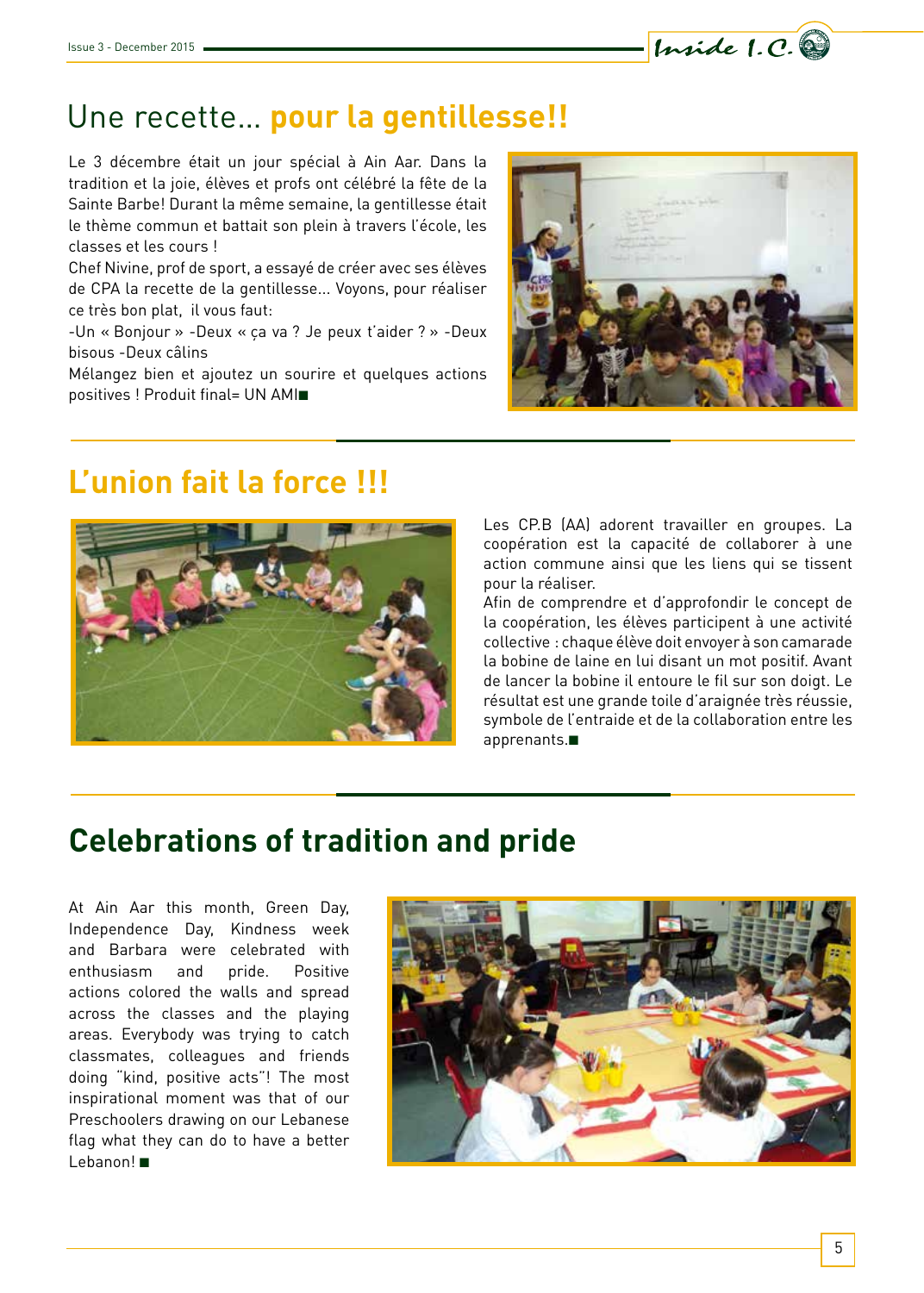

#### **IC at the Teacher Skills Forum in Jordan**

Directors Ghada Maalouf, Lina Mouchantaf and Mahmud Shihab presented at the Teacher Skills Forum 2015 held at the King Hussein bin Talal Convention center in Jordan, under the auspices of Her Majesty Queen Rania Al Abdullah, This year's forum was entitled "from what to how: Bridging the gap between theory and practice". "Recognizing the disparity between academic theories of delivering knowledge (What) and methods with which teachers are expected to convey that knowledge (How), TFS 2015 bridges the gap between 21st century expectations and practical applications, investigating the best teaching practices and strategies to apply theory into action."

Ghada Maalouf presented four

workshop sessions in the Early Childhood Development strand. She presented three workshops in Arabic – "Learning Mathematics through Play", "Playbased Learning", and "Learning Reading and Writing through Play". She also presented one workshop in English,

"Critical Skills in the Early Years". Lina Mouchantaf presented four workshop sessions. Three of Lina's workshops were presented in English – "Case Study: One class' Journey into Social Action", Inquiry for Student-centered Classrooms" and "Math and Inquiry". Her last workshop was presented in Arabic and entitled "Inquiry, Teaching and



Learning". Dr. Mahmud Shihab presented three workshops, with the emphasis on technology. He presented "Creating Technology-Integrated Lessons" in both Arabic and English. He also presented the workshop "Integrating Educational Technology in Your School" based on the integrated suite of ISTE standards. ■



#### **A vos marques…!**

À la fin de leur premier thème transdisciplinaire « Qui nous sommes », ayant pour idée maîtresse, « Dans une communauté organisée chaque membre joue un rôle », les élèves de CE1 et grade 2 à Ain Aar ont invité leurs parents à participer à leurs séances d'EPS.

Les parents ont ainsi pu s'exercer, jouer, courir, collaborer, et s'amuser avec leurs enfants à travers différents jeux de relais.■

#### **IC at Hariri Foundation Conference**

Senior Vice President Mishka M Mourani participated in a panel on the transition to university at the annual Hariri Foundation Conference this year. Mrs. Mourani presented a paper on the challenges facing students and explained how IC orients and prepares students for their post-secondary studies. The papers will be published by the Hariri Foundation. ■

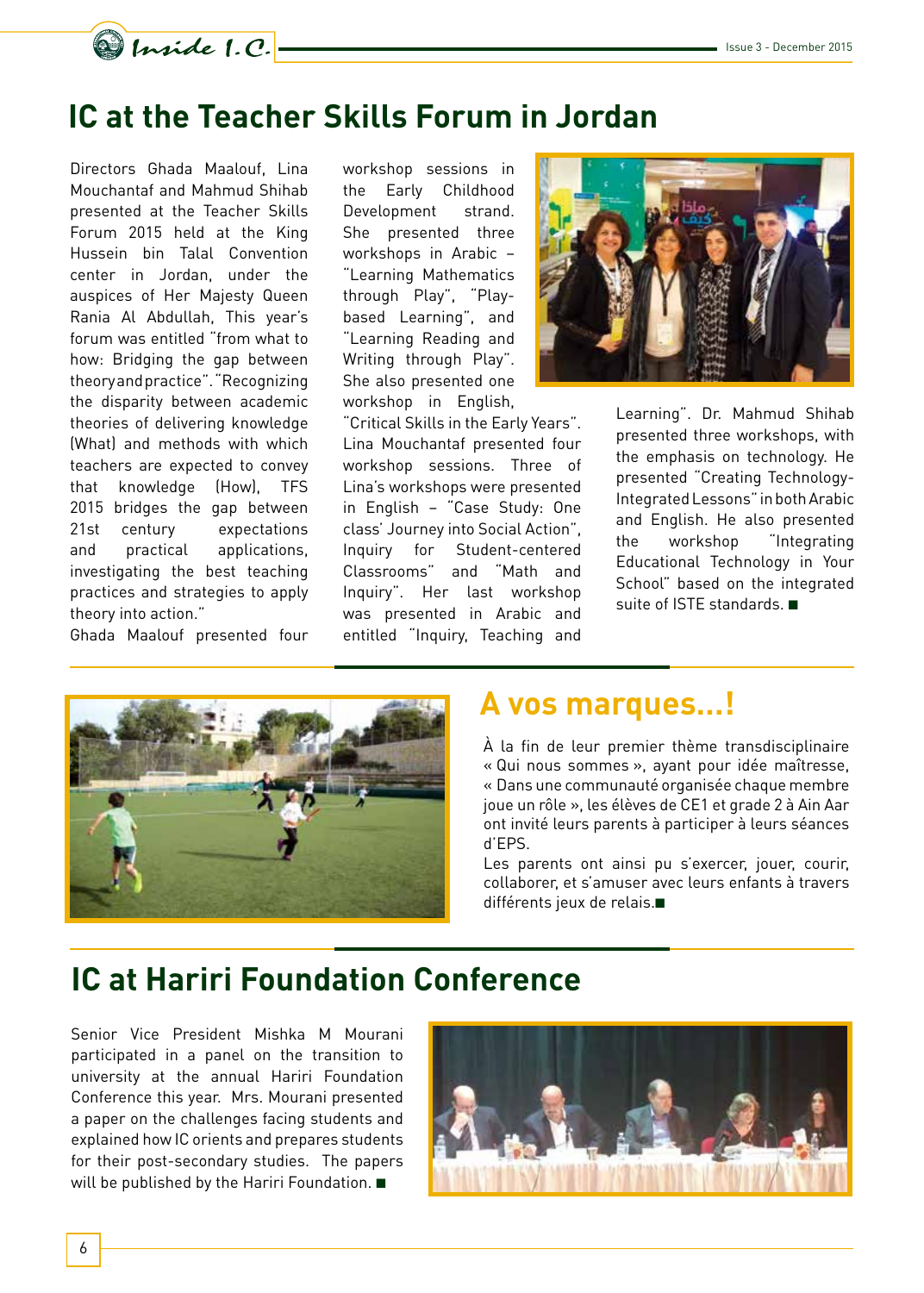# IC Teachers attend **NESA Fall Training Institute in Dubai**

Ten IC teachers and administrators attended the NESA Fall Training Institute held in Dubai. Samar Kandil, Imane Ramadan, Farid Karam, Marina Sleiman, Walid Matta, Mimosa Arawi, Fida Nashef, Hiba Kobeissi, Ghada Maalouf and Hanan Sabra attended a variety of workshop sessions that each lasted two full days. Ghada Maalouf and Hiba



Kobeissi attended "Mathematics through Play in Early Childhood Programs". Samar Kandil enjoyed participating in "Teacher as Data Coach". Imane Ramadan, Mimosa Arawi, Walid Matta, Farid Karam, and Hanan Sabra explored "Digital Storytelling". Fida Nashef looked at "Assessment – Redefining Fair" while Marina Sleiman explored Common Core: "Instructional Practice: Secondary Mathematics". All the participants enjoyed their workshop sessions and returned to IC with new ideas to share with colleagues and use with their classes.

Inside 1.C.

In addition, Ghada Maalouf was invited to be a member of the NESA Early Childhood Advisory Group, who started working on a three-year implementation plan for the professional development of Early Years teachers in NESA schools across the region. The first meeting took place on Sunday November 7 when the members started by writing the mission of that group and then brainstorming possible key note speakers , trainers and outstanding professionals who could be invited to the NESA institutes and conferences. ■

# **Wellness program HR**

An Art History and Art Appreciation course starting from the Impressionist period till Modern times is offered by Mrs. Samia Nasr Boulad to interested faculty and staff. Last week discussion centered on the analysis of a Gauguin painting. This is what one of the participants, counselor MS Randa Barrage, commented on Vision after the Sermon, "Art is the relationship between reality and imagination. The artist paints himself as it were. He draws his fantasies and his representation of society."■



# **The Guernica in Our Classes**

Under the umbrella of the Primary Years Program and the central idea of how social activities affect sustainable living, students of 5th and CM2 at ESRB looked at the impact of war on economy, the environment and humankind.

In the art classes, under the guidance of their teacher,



Layla Hamasni, students got acquainted with the artist Pablo Picasso and his famous painting Guernica. The students analyzed the artwork in terms of content but also in terms of value, scale, tints and shades. As an application of the tonalities concept, students learned how to draw their self-portrait in proportion, how to draw the features that characterize them and how to shade using lights and darks. Mrs. Samia Boulad, Head of Art, who was conducting a class observation gave the students feedback and admired their autoportraits. ■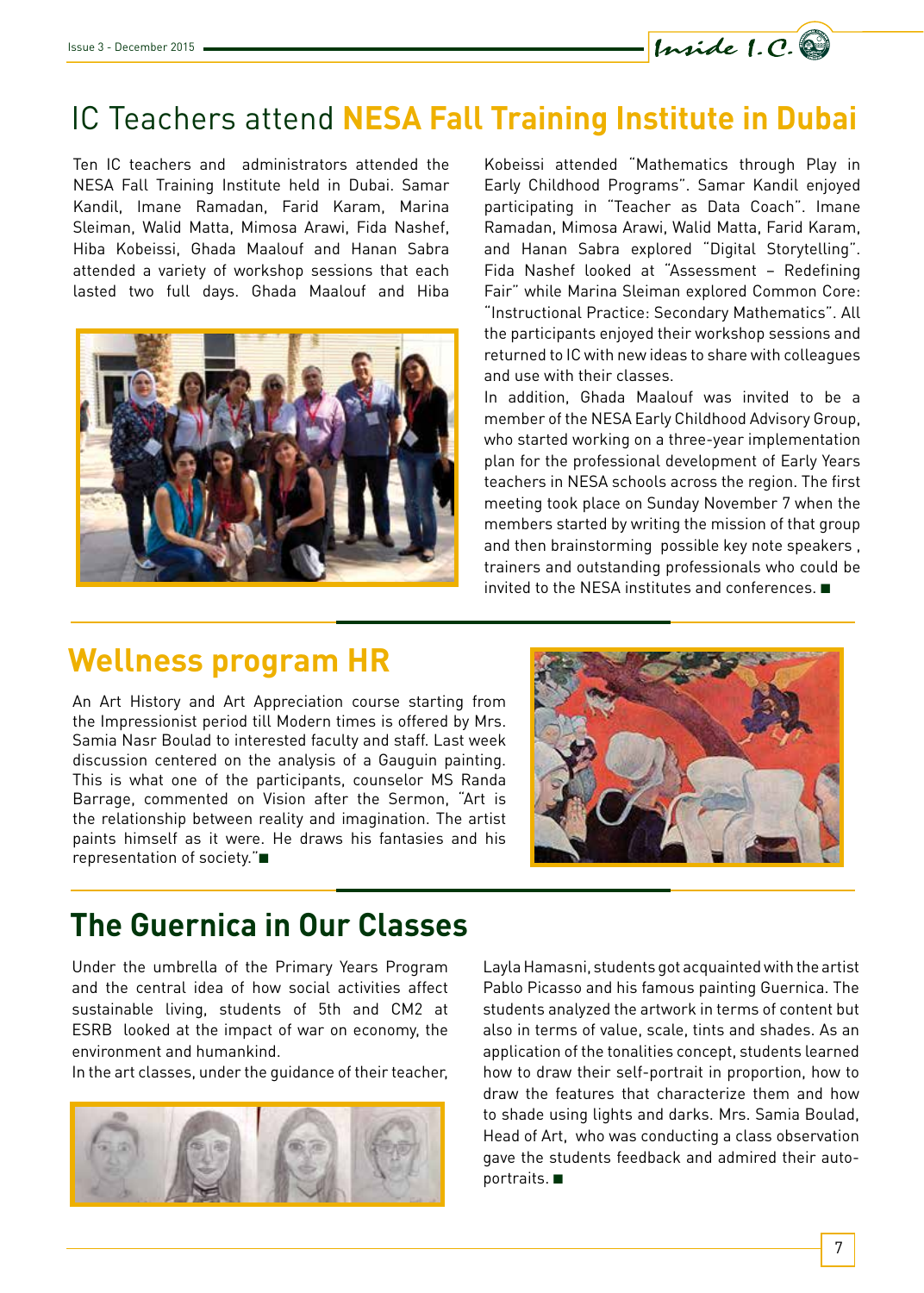

#### **Citizen of the Month**

In the context of promoting citizenship and encouraging civic initiatives, the Ras Beirut Middle School social studies department is organizing a series of candid camera-style pranks where students who take initiative and show a sense of civic responsibility are recognized by an award. For the month of November, Yasmine Idriss from 3rd E earned the title of the citizen of the month. ■



#### **Famous Jordanian Author Visits IC**



Jordanian writer Louma Azar visited RBE to read her latest story to grade 4 and 5. This book was written in support of the NGO "Sanad" that aims at providing home care for patients.

Students enjoyed listening to the story and asked the writer, as well as the Sanad's representative, many questions. Proceeds from the purchase of the book will go to support "Sanad". ■

#### **La BCD: Grands pas vers la technologie**

Les élèves de l'école élémentaire de Ras Beyrouth, ont manifesté dès la rentrée leur passion pour la lecture et leur enthousiasme envers les activités qui prennent lieu à la BCD. Toutes les classes des deux sections bénéficient d'une heure pendant laquelle les élèves passent à la BCD non seulement pour emprunter des livres mais aussi afin de les partager , écouter des histoires, mener des recherches et autres compétences reliées à la BCD.

Parlant de recherche, une nouvelle Encyclopédie en ligne est disponible à la BCD et à la portée des élèves, http://junior.universalis-edu.com .Les



enseignants, ainsi que la documentaliste ont encouragé les apprenants à effectuer des recherches en utilisant cette nouvelle technologie, n'est- ce pas que la lecture est la clé du savoir !■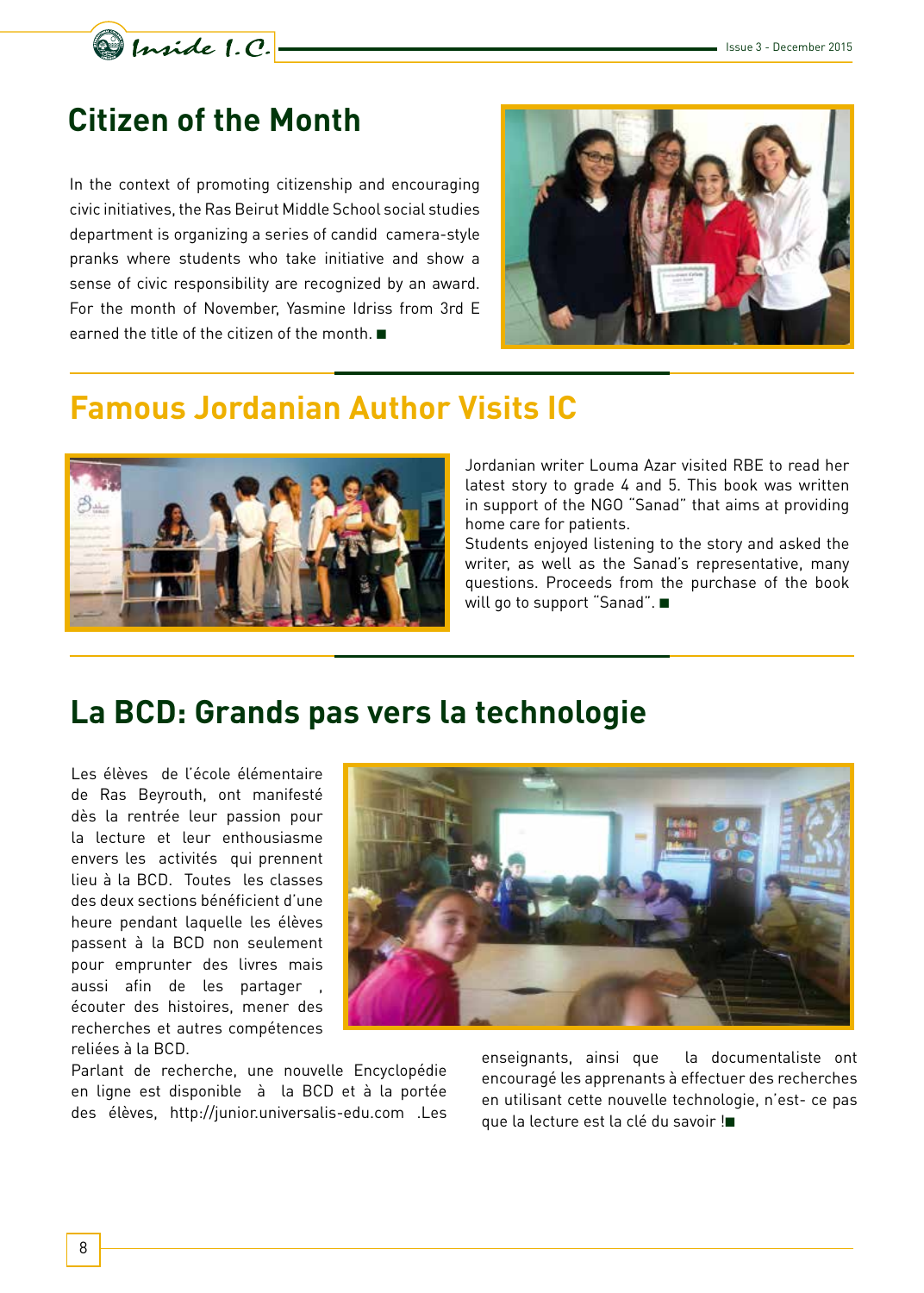

# **Lebanese Independence Day**

As part of promoting citizenship and civic awareness, Middle School Director Wadad Hoss gave students of grade 8 and 4ème a presentation about Independence, the significance of having a homeland, and the need to preserve and cherish it. The presentation took place on November 25th on the occasion of Independence Day as part of the guidance and advisory program. ■



# **MON drapeau d'après moi!**

Et si le Liban était à refaire ? Et si le drapeau du Liban était à refaire ?! Au centre, un cèdre ; mais si on le



remplaçait ? Le rouge, pour le sang des martyrs ; et si on le changeait ?!

> Ainsi, à l'occasion de la fête de l'indépendance, les élèves du CPA ont refait le drapeau du Liban à leur manière en fonction de leurs propres représentations du pays dans lequel ils vivent, ouvrant ainsi de nouvelles perspectives « des cœurs partout pour l'amour, des oiseaux pour la paix et du vert car les plantes nous donnent de l'oxygène… ». Le drapeau modifié, étape suivante : et si le Liban était à refaire ? (à suivre…) ■

# **Strike Up the Band!**

What would Independence Day be like without music? On the occasion of Lebanese Independence Day, the Army Band inspired the entire Ras Beirut Elementary School. Starting with the National Anthem, all the students and faculty felt proud to wave the red, white, and green. While waving their banners or flags, children clapped to the tempo or sang along with the traditional songs played by the men in uniform. There was even a little dabke! ■

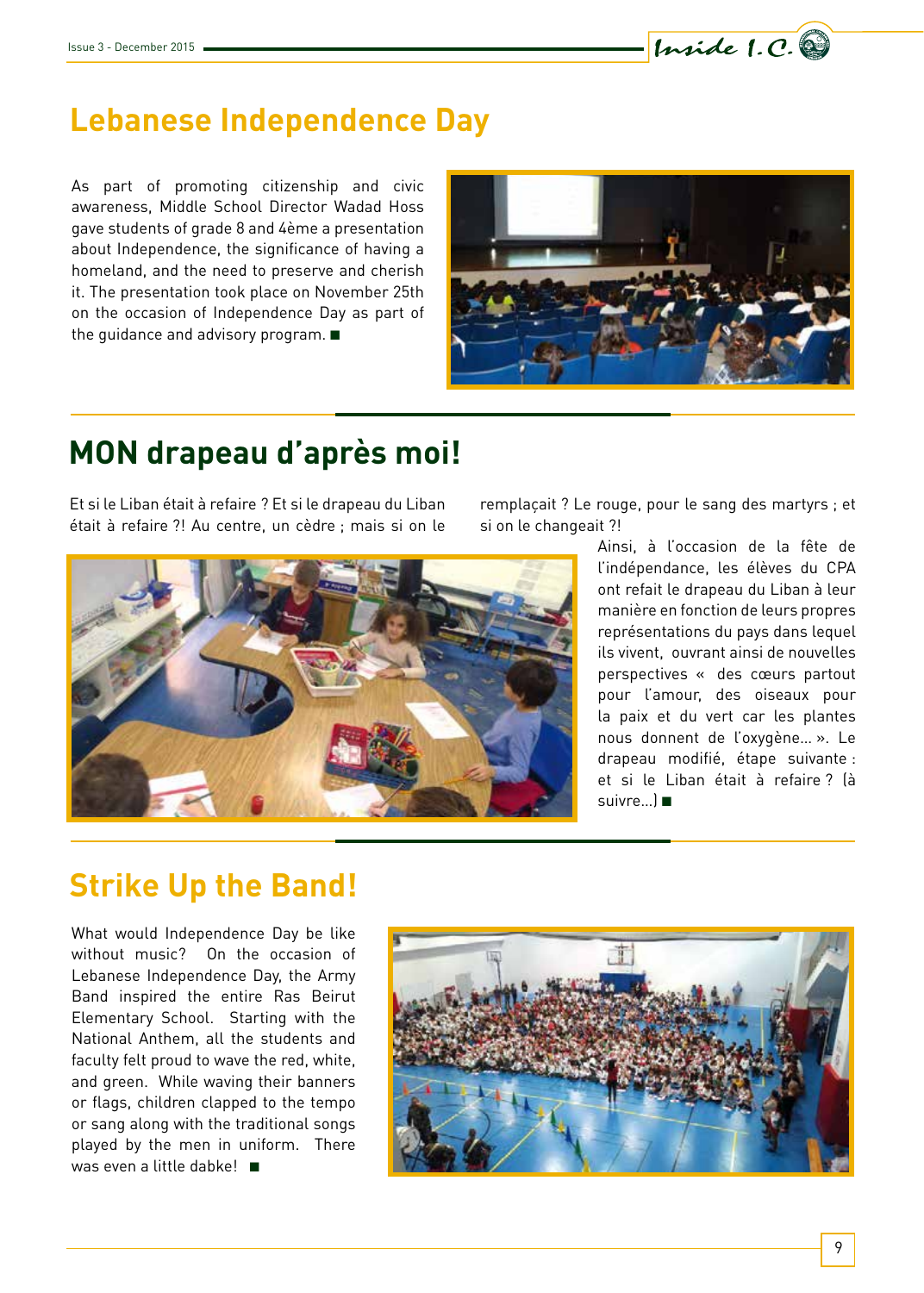

#### **Célébrer la fête de l'Indépendance hors des sentiers battus**

Vendredi 20 novembre les élèves du Gr.IV/ Gr.V/CM1/CM2 et leurs enseignants se sont retrouvés à l'auditorium pour célébrer la fête de l'Indépendance du Liban. Suite à la performance de l'Hymne National, Mlle Diana Abou Lebdeh a évolué parmi les élèves dans un but bien particulier celui de leur rappeler leurs rôles de citoyens à un moment où notre patrie a réellement besoin de nos efforts pour trouver des moyens qui nous permettent de faire face à toutes les problématiques. À travers une animation interactive, Mlle Abou Lebdeh a amené les élèves à repenser leurs actions au quotidien en tant que citoyens numériques responsables et en tant qu'acteurs sociaux qui devront entrer en action pour essayer de réduire les déchets tout en venant en aide aux plus démunis. Finalement adopter l'attitude de citoyens responsables n'estce pas aussi une manière de célébrer notre Indépendance? ■



# Les Moyennes Sections fêtent **l'indépendance**



Mr. Anass Sharara from the Lebanese Scout "C'est la fête du Liban. Le Liban est sensé, il sait régler ses problèmes tout seul." Par ces phrases mises les unes à la suite des autres, les élèves de la M.S, groupe vert, ont défini la fête de l'indépendance. À travers une panoplie d'ateliers, ils ont été sensibilisés au patrimoine de leur pays. Peintures à la manière de peintres libanais, sculptures, mosaïques, musique et beaucoup d'autres activités ont fait de cette journée un moment inoubliable pour nos petits. ■

# **La fête de l'indépendance à l'école élémentaire**

Aujourd'hui n'est pas un jour comme les autres car nous célébrons à l'IC l'indépendance du Liban.

Pour cette occasion j'ai décidé d'écrire un poème qui donnera la joie en ce jour. Mon poème s'intitule «Oh Liban, je t'aime ».

A travers toute saison De neige et de moisson

Je t'aime

Avec le pain quotidien

Avec l'odeur du jasmin

Je t'aime Claranour Bekhazi CM2

Alors que Nour Moussa de la même classe, se rappelle encore d'une chanson apprise en CP et a insisté à la partager avec les autres élèves afin de montrer son amour pour sa patrie.

Cette célébration à l'école a donné l'occasion aux enfants d'exprimer leur attachement à leur pays, chacun à sa façon : dessins, chansons, poème, le port d'un drapeau…■

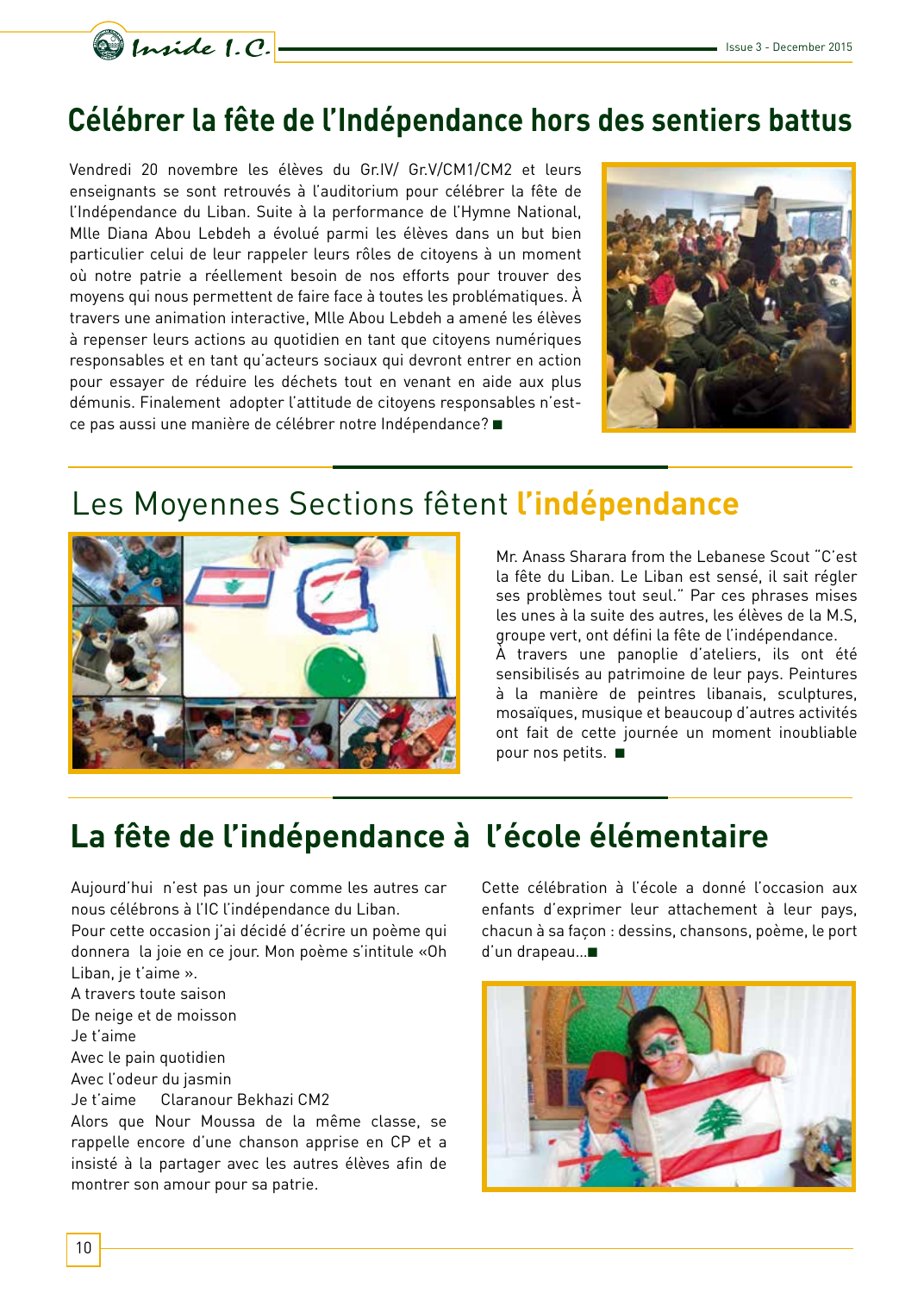Inside 1.C.

# Meditation with **Dr. Haavi Morreim**

On December 2, 2015, Dr. Haavi Morreim again visited IC and presented a workshop on mediation for conflict resolution. The ERC hosted the two separate sessions presented by Dr. Morreim. The informative sessions were attended by 30 administrators, faculty, staff and counselors from across the school. Dr. Morreim and the participants looked at conflicts that can occur between various groups within the school and ways conflicts can be solved. She presented several techniques for conflict resolution and for building trust.

Skills introduced included probing for information to discover how to solve the problem rather than why the problem arose. Other important skills included listening carefully to summarize or restate someone's words, and staying calm and not reacting spontaneously to the problem. Strategies for mediating included start slow and take time before reacting; giving others the benefit of the doubt; distinguishing positions from interests; and



observing and reading non-verbal communications. Most important of all, the mediator should focus on the problem, not the people involved in the conflict. Participants appreciated exploring the variety of skills and strategies through various scenarios and discussions. They looked for ways to apply them to problems such as bullying, fights and arguments between students and other situations. ■

#### Ambassadeurs de l'AEFE: **A vos marques, prêts, partez**

Un jour, notre classe de CM2 de l'école élémentaire de Ras Beyrouth a eu, en devoir de maison, un texte à lire qui parlait du tourisme durable. Deux jours plus tard, notre institutrice, Mme Nancy, nous explique le concept de la compétition des Ambassadeurs en herbe, une activité patronnée par l'AEFE adressée à tous les élèves des écoles françaises du Liban. Elle nous demande d'écrire un texte sur le tourisme durable. Ce



jour-là, je n'avais vraiment pas le moral à écrire et je n'avais aucune envie de participer. J'écris alors sans réfléchir et sans brouillon. J'ai été très surpris quand madame Nancy m'annonce que j'ai gagné cette étape, cinq de mes camardes et moi-même, étions dans le bureau de Miss Julia qui nous écoutait attentivement et nous posait des questions. Le lendemain je suis allé à l'école complémentaire où j'ai rencontré un camarade du site de Ain Aar. Maintenant que j'ai été nommé comme représentant de mon école, je vais me confronter avec d'autres élèves des autres écoles du Liban. J'espère rendre l'IC fière de moi, et je suis plein d'énergie cette fois. Christopher Mouawad CM2 B■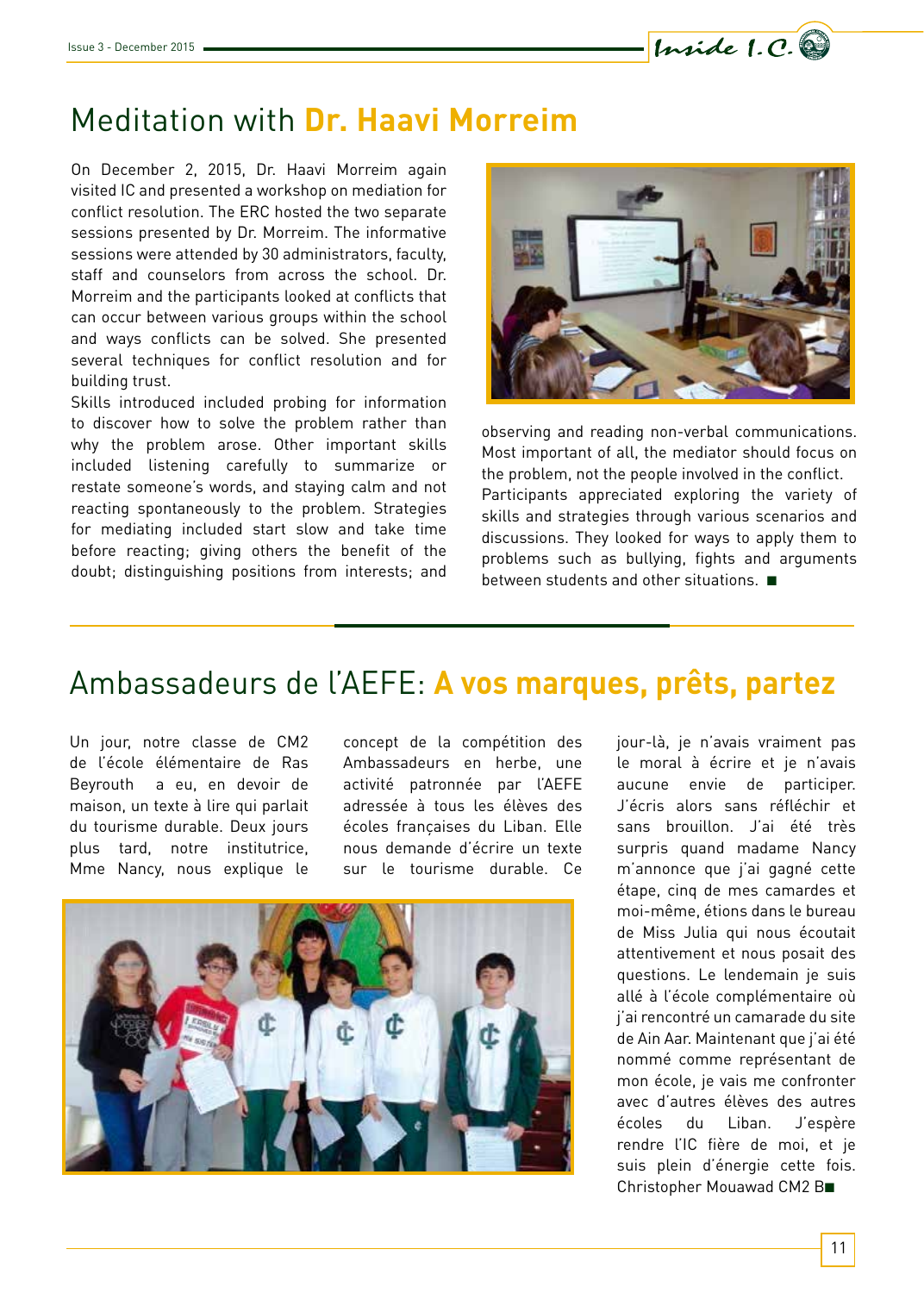

#### **Exposition du livre**

Du 30 novembre au 4 décembre, l'école élémentaire a accueilli différents libraires venus exposer leurs livres. Les élèves ont ainsi pu découvrir les nouveautés de l'année 2016 ainsi que les classiques indémodables de la littérature jeunesse. Les élèves de l'école élémentaire ont visité cette exposition et ont pu acquérir des livres, avant la période des fêtes, qu'ils liront pendant leur moment de loisir. Afin d'encourager le développement durable, les libraires respectant les directives de l'école, comme chaque année, n'ont pas fourni de sacs en plastique se ■



#### **Caillou au Salon du Livre!**

aLes élèves de Grande Section à Ain Aar ont rendu visite au Salon Du Livre pour écouter une histoire de Caillou lue par son auteure Mme Christine L'Heureux ! Durant cette rencontre, et grâce aux questions pertinentes posées par nos apprenants, nous avons appris que Caillou a été créé en 1989: il apparaît d'abord sous les traits d'un bébé de neuf mois, sans un poil sur la tête. Petit à petit Caillou grandit pour devenir un garçon de 4 ans qui met toujours un chapeau.

Caillou doit son nom à un rituel inventé par la psychanalyste Françoise Dolto. Elle désirait que les enfants lui donnent des cailloux à chaque consultation.

Mme L'Heureux nous a informés aussi que les aventures de Caillou s'inspirent des situations tirées de la vie quotidienne des enfants et que l'illustrateur utilise seulement les trois couleurs primaires ainsi que le vert afin de créer des images simples



qui attirent naturellement les enfants et captent rapidement leur attention.

Impressionnée par l'attitude de nos jeunes apprenants, Mme Christine L'Heureux nous a promis de visiter notre établissement lors de sa prochaine visite au Liban.■

# **Reading Journey of Mr. Jundi**

I thought I was reading a story to my daughter's second grade class but as it turns out I was reading much more. It took me longer than the children to figure that out. To me it was a story about a ball bouncing on the wall. And yes, there were other characters in there somewhere. But the ball was supposed to be the fun part. In an effort to impress the little ones, I even took a ball with me.

As it turned out, it wasn't about the ball at all. It was all about these other characters and how people of a community help each other. It is – I am told – part of the PYP "unit". I am not familiar with 'units'. In my

days, we just read the book and moved on. But today I learned that there are many units in the school year and this specific one is about "how we organize ourselves."

The ball, in my book, allows the imagination of the community to be carried away and gives the chance to neighbors to be helpful, responsible and caring. And so it was, that I left my daughter's class - carrying my precious ball – and wondering how it is that my little daughter is more in tune with the world than I am. Talal Jundi ■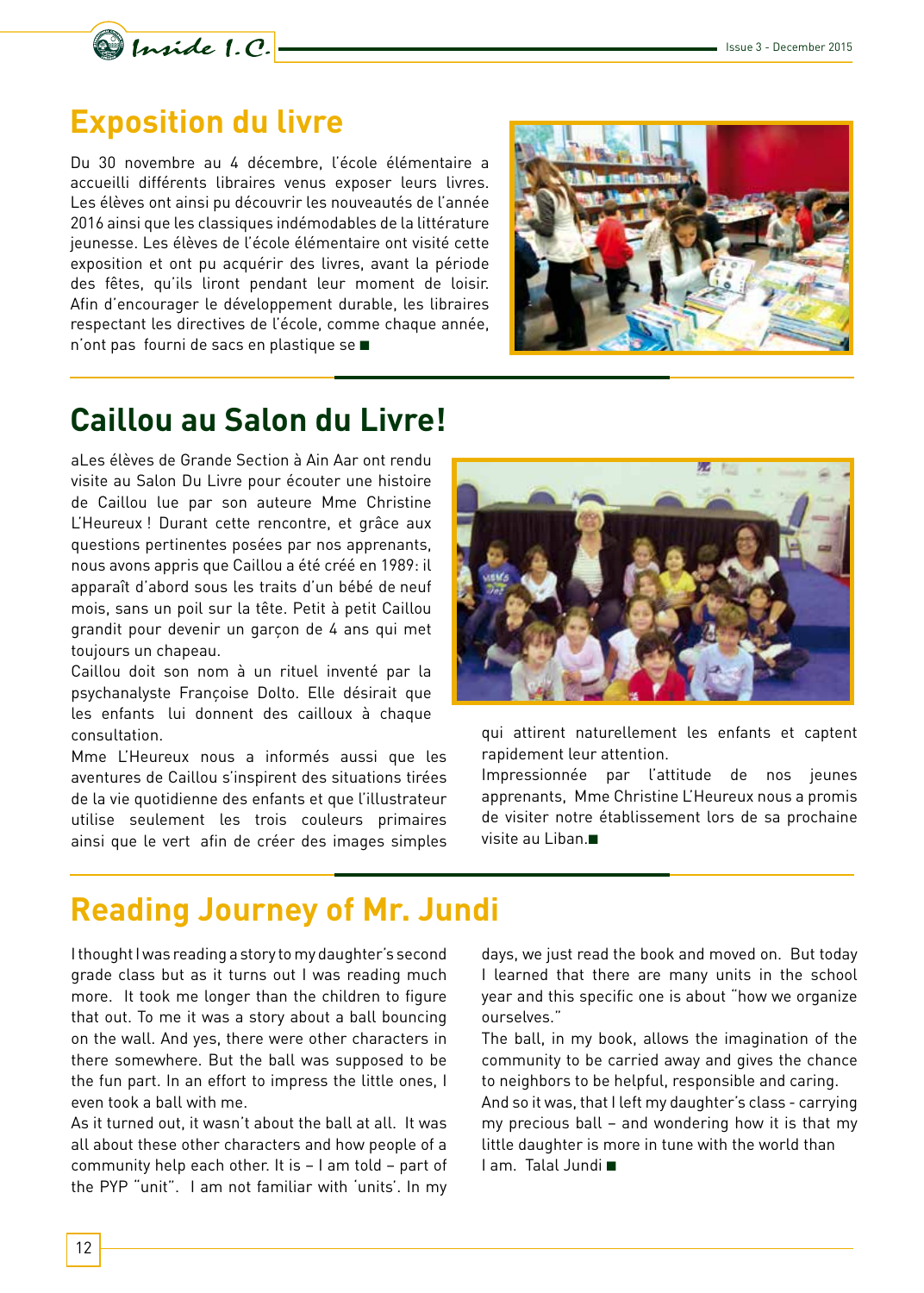

#### **Productive Learning**

The Ras Beirut Middle School director Wadad Hoss gave a presentation and a work session to all new Middle School teachers on classroom management and motivation. There was discussion and exchange of ideas which ended in several recommendations that will have a positive impact on students and the learning environment■



#### **IB World Schools in Lebanon**



On December 2, 2015, Mrs. Rasha Daouk, the Chair of the Association of IB World Schools in Lebanon, organized a job-alike session for 28 science and TOK teachers of the IB DP schools in Lebanon. The session was conducted at the LMC, where the teachers shared their experiences and practices.■

# **La journée verte inspire !**

La « journée verte » célébrée annuellement à l'IC enflamme l'esprit des petits apprenants écolos. En effet, les apprenants de la moyenne section ont agi comme des citoyens responsables et ont décidé d'entreprendre une action intègre et altruiste envers l'environnement. Créatifs et chercheurs, les élèves ont décelé un moyen innovant pour utiliser les bouchons qu'ils avaient en classe : en effet, quoi de mieux que des arbres d'automne parés de magnifiques « feuilles » multicolores ? Munis de papiers réutilisés,

de tubes de colle et de peinture, les citoyens



consciencieux de la MSC à Ain Aar ont créé des œuvres d'art aussi magnifiques qu'environnementales. ■

#### **Academic Honesty in IB**

During the advisory session of Tuesday, November 10, 2015, IB I students met with Mrs. Daouk and explored the different aspects of 'Academic Honesty' including plagiarism, collusion, duplication and cheating. Students were divided into groups and were asked to discuss their perception of these different terms. This was followed by an overall discussion and sharing of ideas. Mrs. Daouk used a power point presentation to stress the importance

of Academic Honesty and the respect of intellectual property. She added that students need to give credit to others whenever they use someone else's words or ideas, whenever they quote someone, whenever they use a graphic, and whenever they paraphrase. Mrs. Daouk stressed the fact that IB examiners and moderators are extremely vigilant about this issue to the extent that no diploma will be awarded to students who commit such dishonest acts.■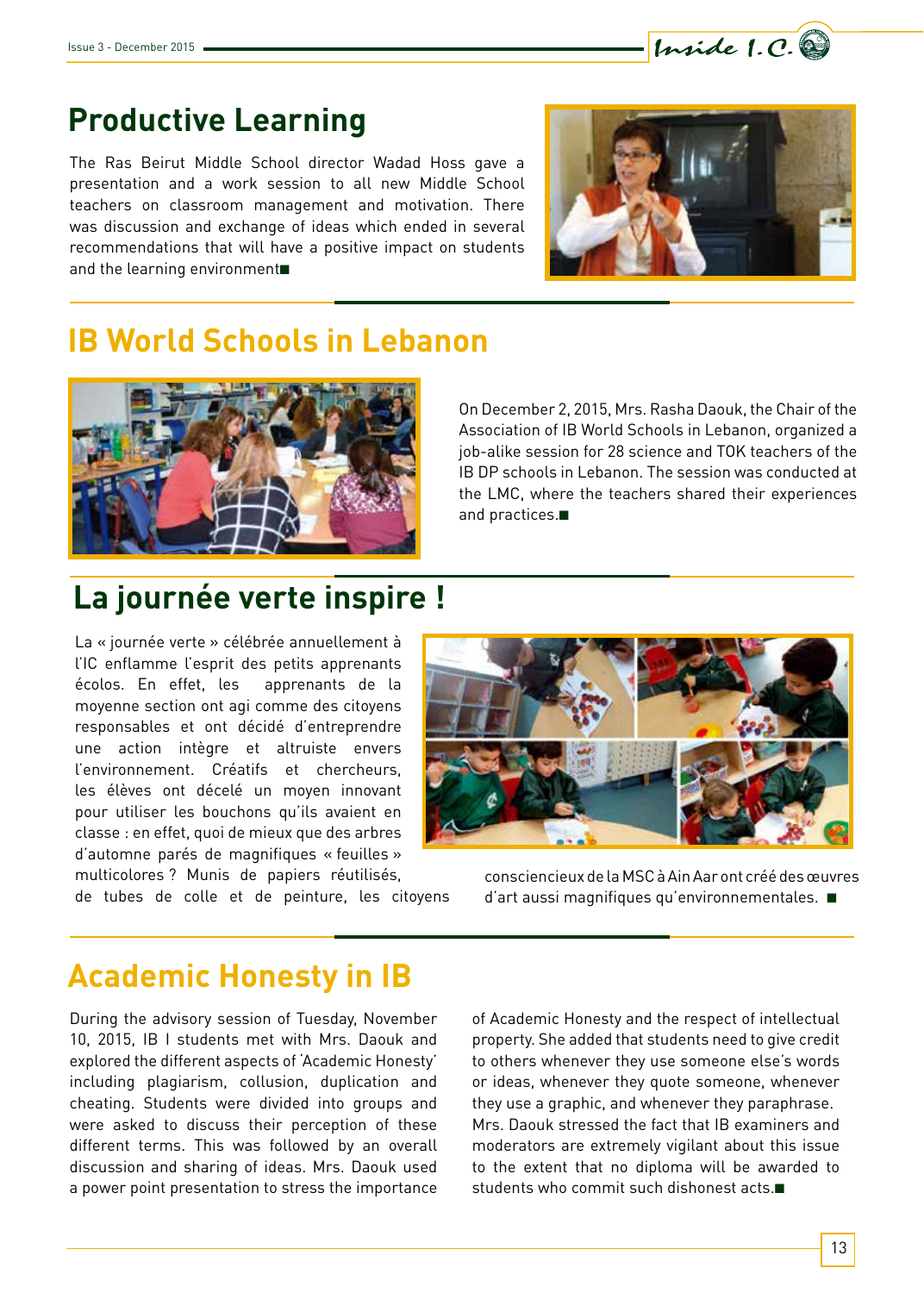

# **Writing creatively**

The IC Creative Writing Club meets weekly with its advisors Silvana Bartlett and Randa Soubaih. Last week they invited SVP Mishka Mourani as a guest facilitator. Mrs. Mourani provided writing promts to"let the creative juices flow", and each writing task was read out loud and discussed. Mrs. Mourani was impressed by the creativity and the maturity of the students as writers. ■



# **IC Visit to Kuwait**





Last month over fifty five alumni and friends attended a dinner hosted by IC Board of Trustees member Anwar Al Mulla '63 at the Sheraton in Kuwait. The event was attended by IC President Dr. Don Bergman, Senior Vice President Mishka Mourani and VP for Alumni & Development Moufid Beydoun '64.

The next day, the IC delegation were invited by Mr. Al Mulla to visit The Center for Child Evaluation & Teaching (CCET), a cutting edge institution and facility that serves as a research and teaching center for learning disabilities. The Center was established by Mr. Al Mulla and the IC team were privileged to meet the Chairman of the Board, former Minister Dr. Abdullah Al-Sharhan. The center is run by highly qualified staff who are devoted to the mission of CCET. "It was a privilege to visit the Center and meet the children whose needs are being so ably catered to by the educators of CCET. The enthusiasm and dedication of the Director, Mrs. Faten Al-Bader and the Assistant Director Dr. Abir Abdullah Al-Sharhan were inspiring, as were the smiles on the children's faces!" said Senior Vice President Mishka Mourani ■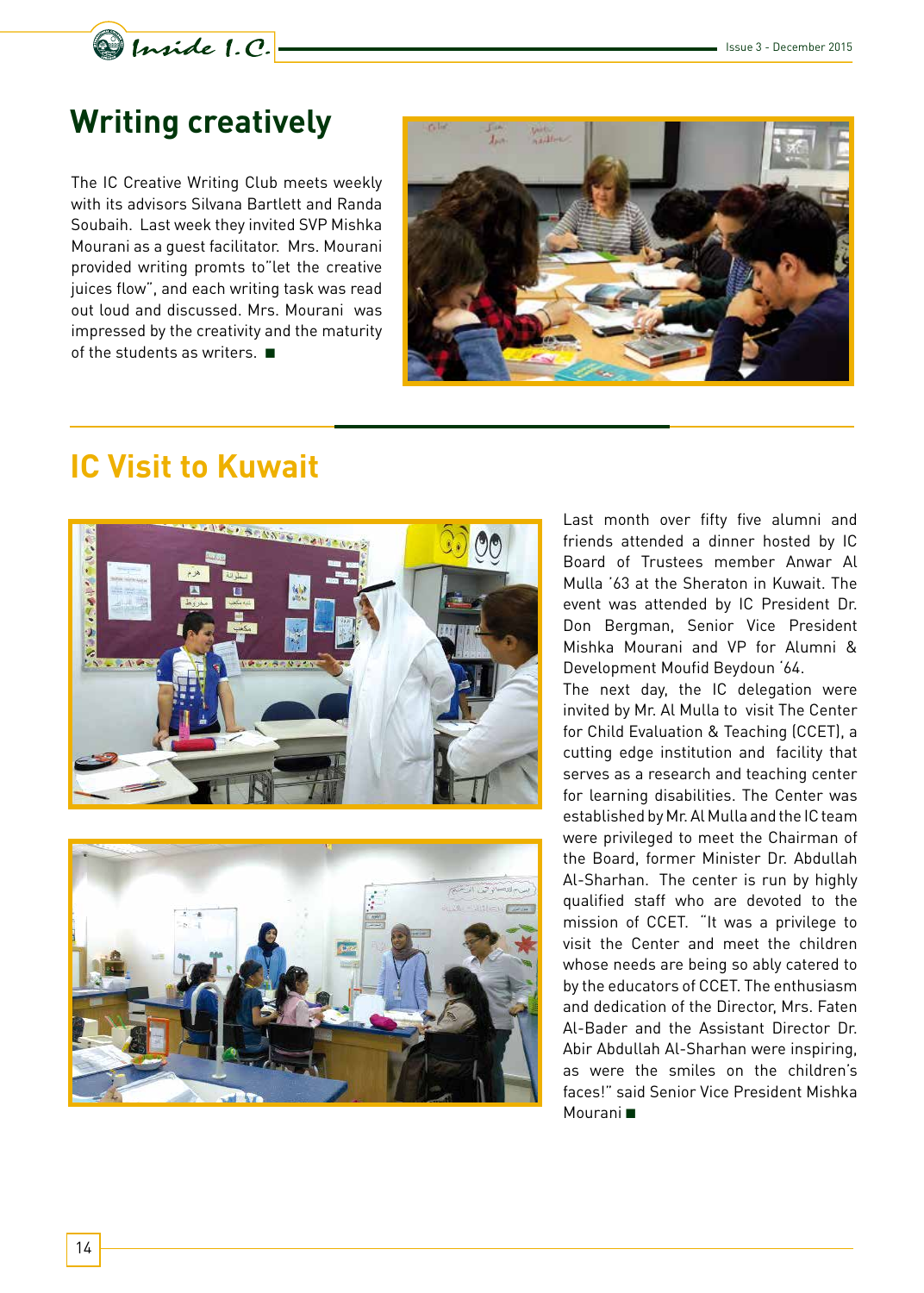# **JUNIOR VARSITY FOOTBALL TOURNAMENT in Amman, Jordan Held @ Kings Academy December 3-5, 2015**

#### Participating schools

International College of Beirut, Lebanon Kings Academy, Jordan Ramallah Friends School Schutz American School, Alexandria Repton New English School, Jordan Al Nahda National School, UAE Lebanese Evangelical School

The recently held Kings Academy, Jordan, JV Football Tournament took place 3-5 December 2015. The IC boys held off all other teams in the Round Robin play to reach the semi final match on Saturday morning. They faced the Repton New English School in what still proved to be an outstanding performance by our IC boys who ended winning the game in 3-1 final score.

In the final game, they were bested by the Ramallah Friends School in the 7th penalty kick after ending the game in a tie of 1-1 final score.

Still, when arriving back to Beirut smartly dressed in their suits and green ties, and then performing the always well-appreciated IC chant, it was clear that our boys



came away with a sense of true accomplishment. And rightfully so, since after their many years of attending international tournaments the IC JV Boys' Football Team have come home with a 2nd placing. This in itself shows the consistency of play and the quality of our players here at IC.

As for our IC Girls' Football Teams, in their 10th consecutive year of METS international competition facing other well experienced players. Our IC girls made the Round Robin with many close games. The games were a heartpounding display of courage,



consistency, and determination.

Inside 1.C.

Going into the Final and Consolation games, IC won 1st and 3rd places over the Ramallah Friends School and hosting school from Kings Academy.

IC girl's teams and their coach Noel BouAbboud did a very good job.

During their stay at Ocean Hotel, our students behaved in a positive manner in the sense that they were aware of all rules and regulations set by IC for traveling teams.

This trip helped to get our teams closer, which will help in creating better and stronger bonds between players.

A special thank you must go out to coaches Noel BouAbboud, Nayef Sinddiane and Hussein Zaraket for their dedication and abilities to encourage our students to succeed and to Dr. Osman Osman for being on top of things in heading the delegation. Another special thank you must go to Mrs. Martha Jaafar for helping in supervising the girls and much more! GO COUGARS!■